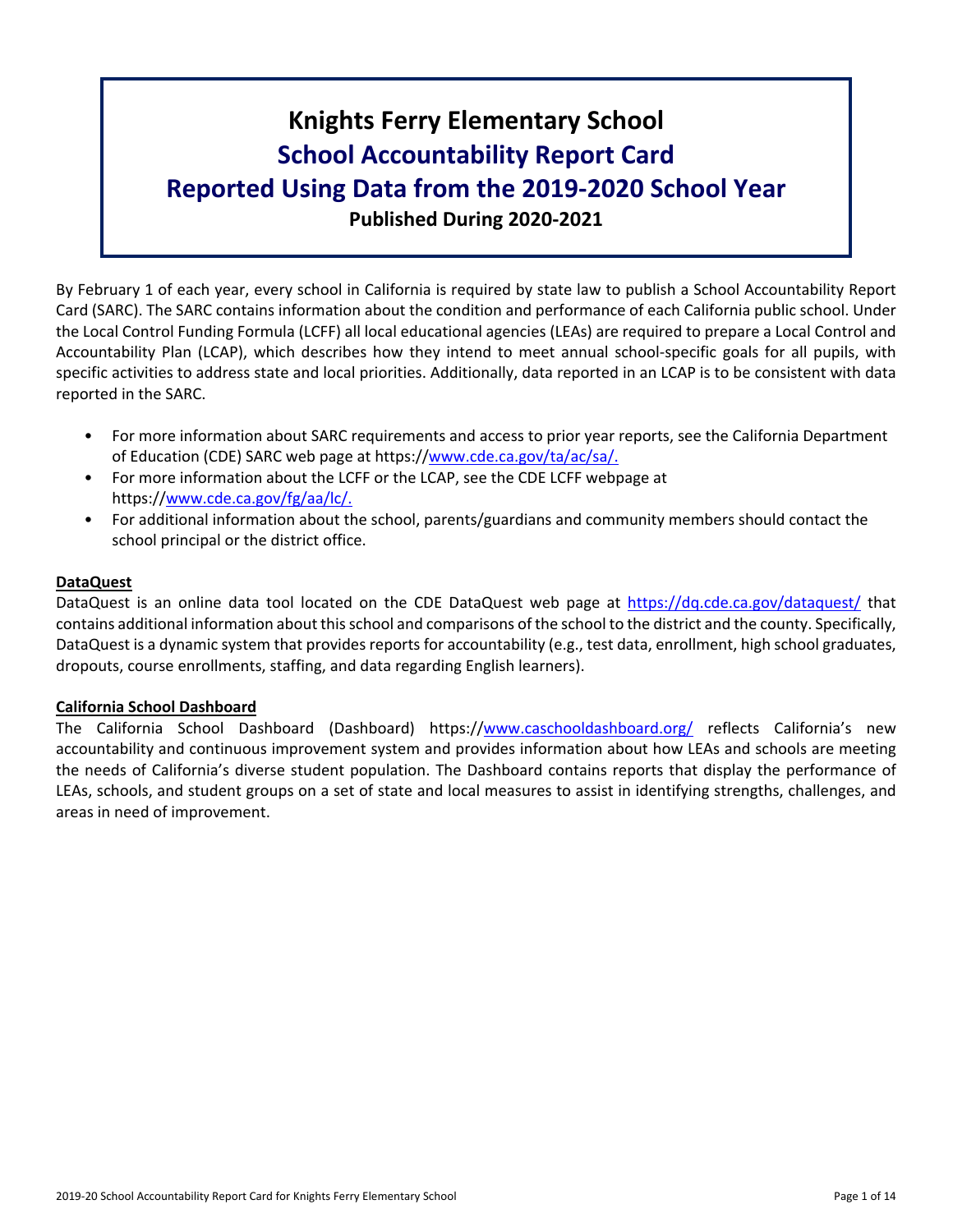# **About This School**

### **School Contact Information (School Year 2020-2021)**

| <b>Entity</b>                            | <b>Contact Information</b>      |
|------------------------------------------|---------------------------------|
| <b>School Name</b>                       | Knights Ferry Elementary School |
| <b>Street</b>                            | 12726 Dent Street               |
| City, State, Zip                         | Knights Ferry CA, 95361         |
| <b>Phone Number</b>                      | (209) 881-3382                  |
| Principal                                | Dr. Janet Skulina               |
| <b>Email Address</b>                     | jskulina@kfesd.org              |
| Website                                  | www.knightsferryesd.org         |
| <b>County-District-School (CDS) Code</b> | 50-71142-6052609                |

#### **District Contact Information (School Year 2020-2021)**

| <b>Entity</b>        | <b>Contact Information</b>               |  |
|----------------------|------------------------------------------|--|
| <b>District Name</b> | Knights Ferry Elementary School District |  |
| <b>Phone Number</b>  | (209) 881-3382                           |  |
| Superintendent       | Dr. Janet Skulina                        |  |
| <b>Email Address</b> | jskulina@kfesd.org                       |  |
| Website              | www.knightsferryesd.org                  |  |

### **School Description and Mission Statement (School Year 2020-2021)**

vision and the statement: the statement of the statement of the statement of the statement: Inspiring academic excellence and cultivating citizenship for the future success of the whole child.

Mission Statement:

Knights Ferry School District, in partnership with families and community, is dedicated to ensuring each student receives a challenging, quality education in a safe, supportive environment. We are committed to:

- Implementing high standards of teaching and learning;
- Developing students who demonstrate self-confidence, integrity, and community pride as responsible, selfdirected, productive citizens;
- Fostering a love of learning, collaboration and individual creative expression;
- Preparing well-rounded students who will make successful transitions throughout their lives.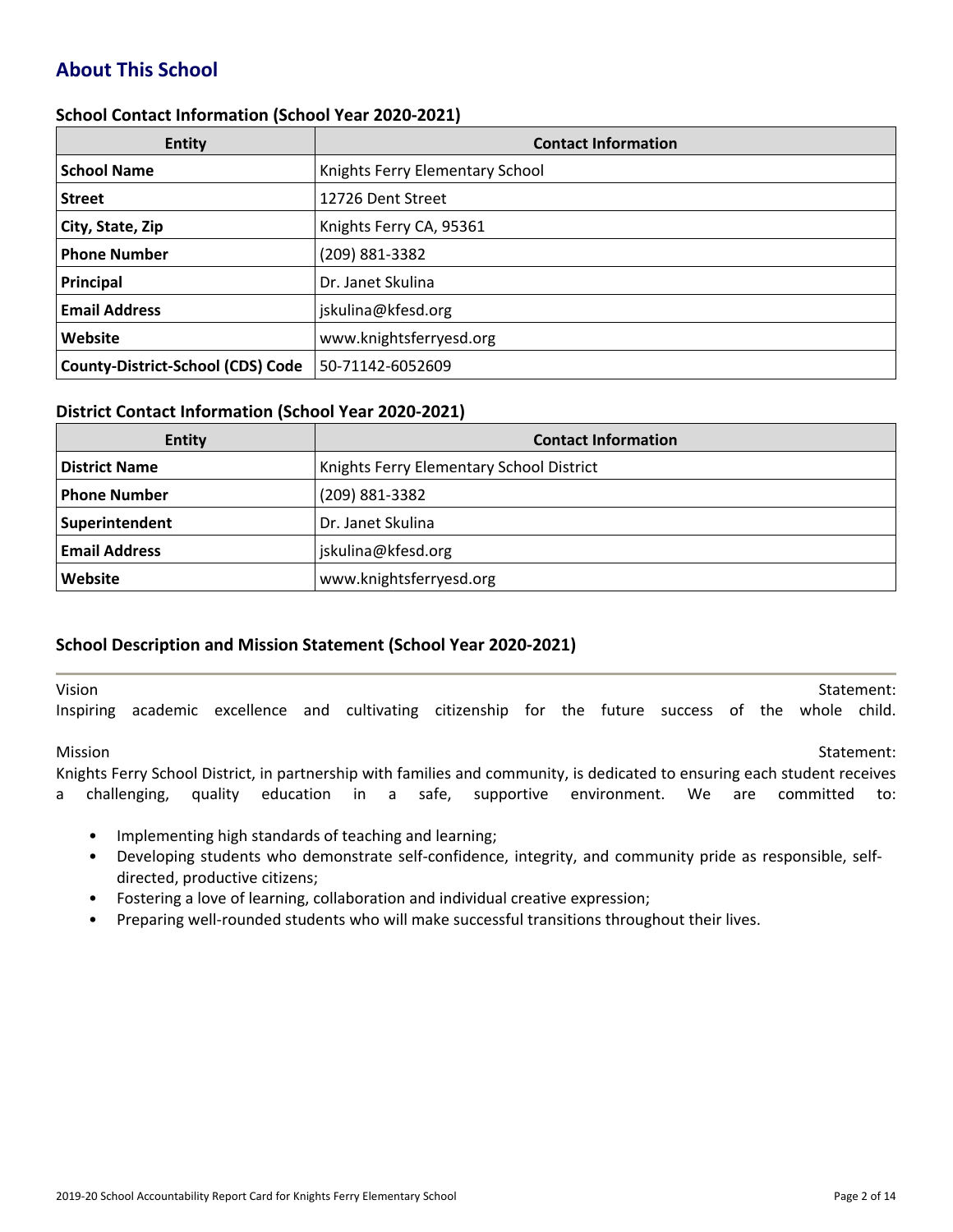| Knights<br>Goals: |           |             |                                                                                                                |        | Ferry         |               |               |    |              |            | School        |
|-------------------|-----------|-------------|----------------------------------------------------------------------------------------------------------------|--------|---------------|---------------|---------------|----|--------------|------------|---------------|
| Integrate         | place     | and         | community                                                                                                      | based  |               | instructional | opportunities | in | all          | curricular | areas         |
|                   |           |             | Emphasis on project based learning opportunities within the community and integrated with all curricular areas |        |               |               |               |    |              |            |               |
| Provide           | engaging  |             | <b>STEAM</b>                                                                                                   |        | activities    |               | connected     | to |              | local      | <i>issues</i> |
| Student           |           | leadership  | and                                                                                                            | agency |               | <i>in</i>     | their         |    | learning     |            | environment   |
| Parent,           | community |             | <b>District</b><br>and                                                                                         |        | collaboration | <sub>on</sub> | instruction,  |    | programs     | and        | facilities    |
| Parent            |           | involvement | in                                                                                                             |        | the           |               | instructional |    | program      |            | process       |
| Provide           | high      | quality     | instruction                                                                                                    |        | through       | teacher       | driven        |    | professional |            | development   |

# **Student Enrollment by Grade Level (School Year 2019-2020)**

| <b>Grade Level</b>      | <b>Number of Students</b> |
|-------------------------|---------------------------|
| Kindergarten            | 20                        |
| Grade 1                 | 22                        |
| Grade 2                 | 22                        |
| Grade 3                 | 20                        |
| Grade 4                 | 22                        |
| Grade 5                 | 15                        |
| Grade 6                 | 12                        |
| Grade 7                 | 14                        |
| Grade 8                 | 11                        |
| <b>Total Enrollment</b> | 158                       |

# **Student Enrollment by Student Group (School Year 2019-2020)**

| <b>Student Group</b>                   | <b>Percent of Total Enrollment</b> |
|----------------------------------------|------------------------------------|
| <b>Black or African American</b>       | 0.6                                |
| <b>Hispanic or Latino</b>              | 10.8                               |
| White                                  | 65.2                               |
| <b>Two or More Races</b>               | 1.9                                |
| <b>Socioeconomically Disadvantaged</b> | 24.1                               |
| <b>English Learners</b>                | 5.1                                |
| <b>Students with Disabilities</b>      | 7                                  |
| <b>Homeless</b>                        | 0.6                                |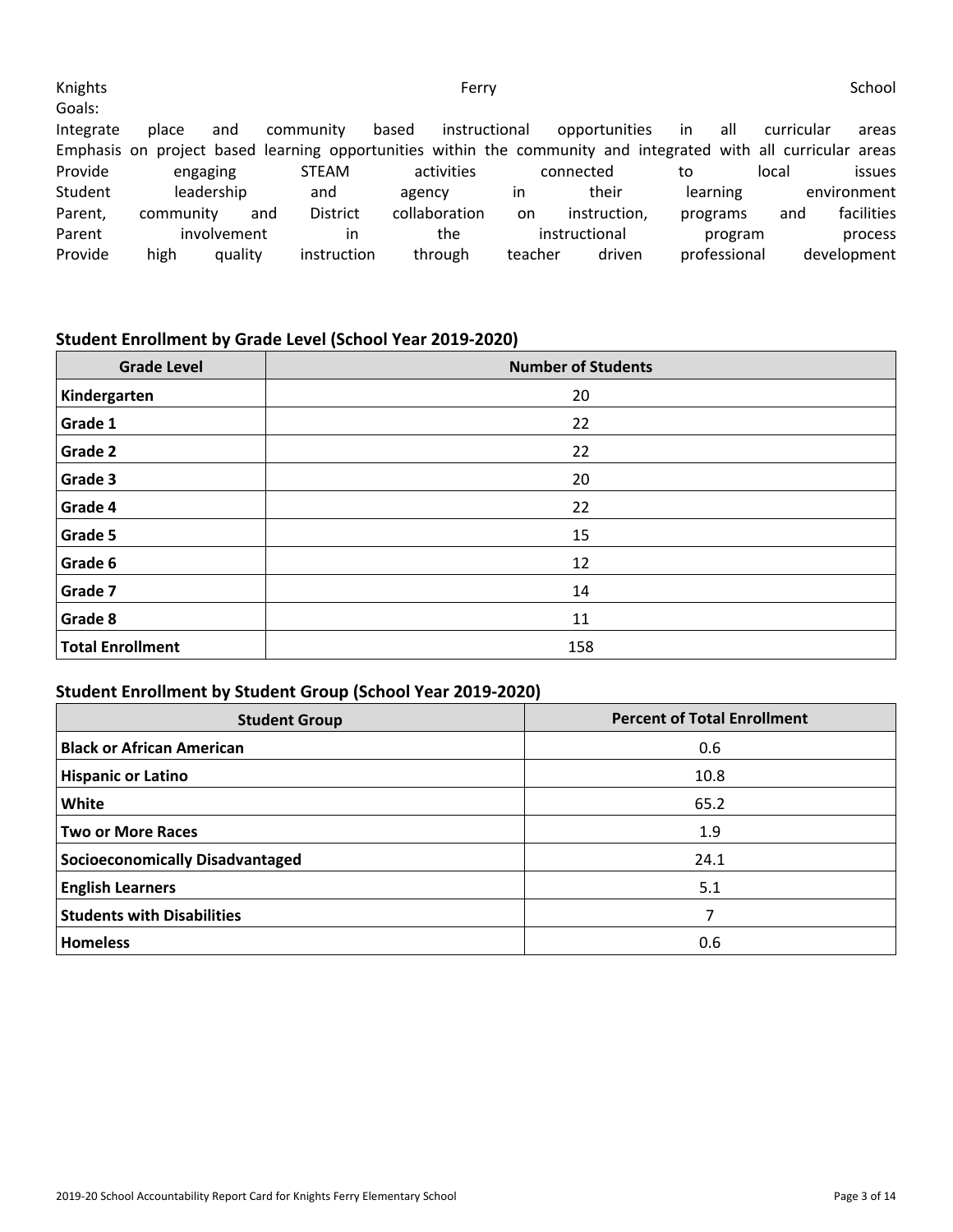# **A. Conditions of Learning**

### **State Priority: Basic**

The SARC provides the following information relevant to the State priority: Basic (Priority 1):

- Degree to which teachers are appropriately assigned and fully credentialed in the subject area and for the pupils they are teaching;
- Pupils have access to standards-aligned instructional materials; and
- School facilities are maintained in good repair

### **Teacher Credentials**

| <b>Teachers</b>                                                    | <b>School</b><br>2018-19 | <b>School</b><br>2019-20 | <b>School</b><br>2020-21 | <b>District</b><br>2020-21 |
|--------------------------------------------------------------------|--------------------------|--------------------------|--------------------------|----------------------------|
| With Full Credential                                               |                          |                          |                          |                            |
| Without Full Credential                                            | 4                        | 4                        |                          |                            |
| Teaching Outside Subject Area of Competence (with full credential) |                          |                          |                          |                            |

### **Teacher Misassignments and Vacant Teacher Positions**

| Indicator                                             | 2018-19 | 2019-20 | 2020-21 |
|-------------------------------------------------------|---------|---------|---------|
| <b>Misassignments of Teachers of English Learners</b> |         |         |         |
| <b>Total Teacher Misassignments*</b>                  |         |         |         |
| <b>Vacant Teacher Positions</b>                       |         |         |         |

Note: "Misassignments" refers to the number of positions filled by teachers who lack legal authorization to teach that grade level, subject area, student group, etc. \*Total Teacher Misassignments includes the number of Misassignments of Teachers of English Learners.

## **Quality, Currency, Availability of Textbooks and Other Instructional Materials (School Year 2020-2021)**

### **Year and month in which data were collected:** 01-2020

The District elected to purchase supplemental math materials that are correctly aligned with Common Core State Standards. Current science supplemental materials are also aligned with the new Next Generation Science Standards. The District purchased CCSS aligned English Language Arts coursework in the Spring of 2016 for the 2017-2018 school year. CCSS aligned social studies curriculum was purchased and implemented in the 2019-2020 school year. Currently, science materials connected to NGSS are being piloted.

| Subject                      | <b>Textbooks and Other Instructional</b><br><b>Materials/year of Adoption</b> | <b>From Most</b><br>Recent<br><b>Adoption?</b> | <b>Percent Students</b><br><b>Lacking Own</b><br><b>Assigned Copy</b> |
|------------------------------|-------------------------------------------------------------------------------|------------------------------------------------|-----------------------------------------------------------------------|
| <b>Reading/Language Arts</b> | 2017-McGraw Hill Wonders K-6<br>2017-Amplify ELA 7-8                          | Yes                                            | 0%                                                                    |
| <b>Mathematics</b>           | 2019:<br>Eureka / Engage NY math grades K-8                                   | Yes                                            | 0%                                                                    |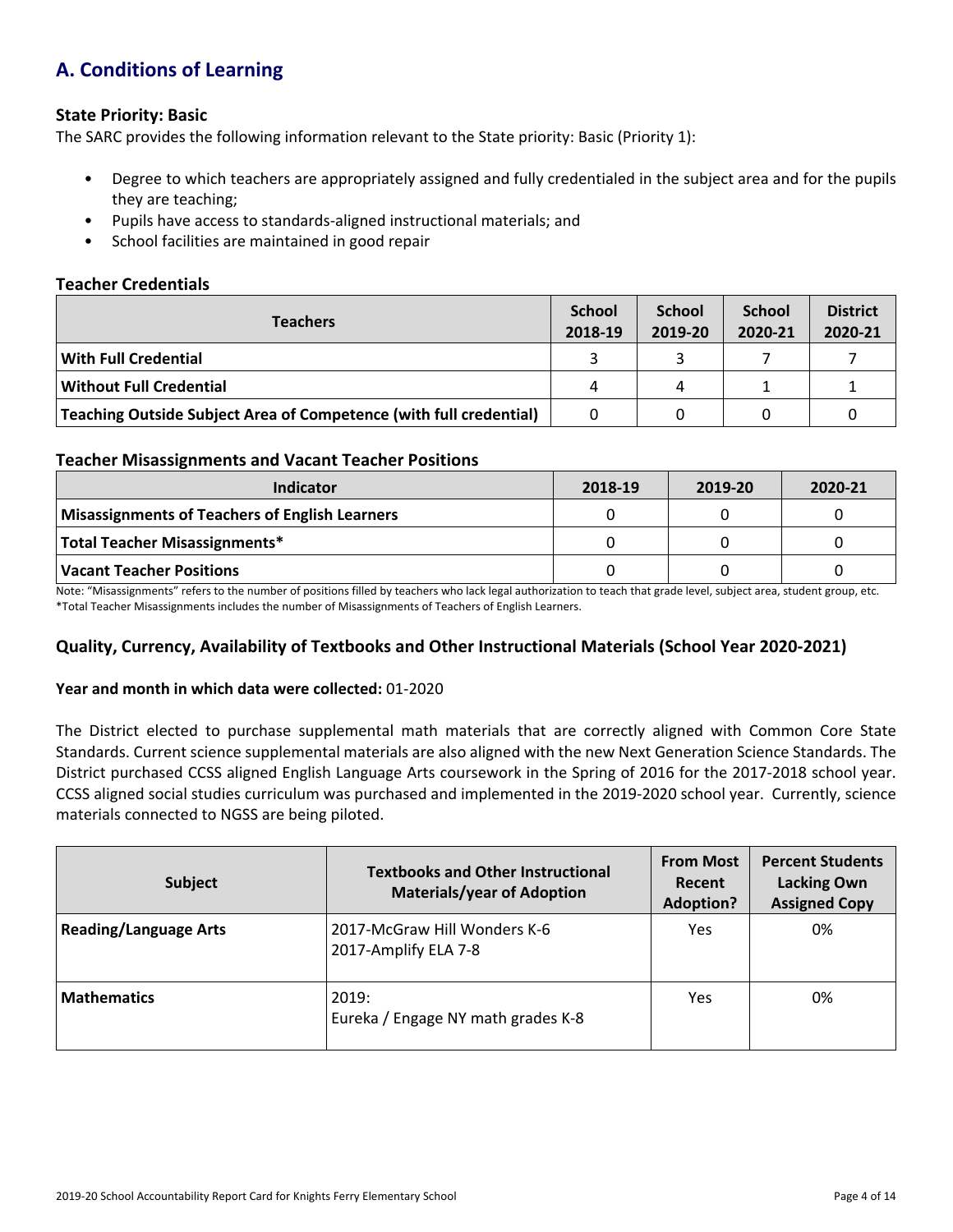| <b>Subject</b>                                                        | <b>Textbooks and Other Instructional</b><br><b>Materials/year of Adoption</b>                                                                                                                                                                | <b>From Most</b><br>Recent<br><b>Adoption?</b> | <b>Percent Students</b><br><b>Lacking Own</b><br><b>Assigned Copy</b> |
|-----------------------------------------------------------------------|----------------------------------------------------------------------------------------------------------------------------------------------------------------------------------------------------------------------------------------------|------------------------------------------------|-----------------------------------------------------------------------|
| <b>Science</b>                                                        | 2007: Mc Dougal 2006: Glencoe Science 8th<br><b>Focus on Physical Science</b><br>2006: Scott Foresman K-6 California Science<br>2006: Glencoe Science 7th Focus on Life<br>ScienceLittell<br>Studies Weekly-interim curriculum 2019-<br>2020 | No                                             | 0%                                                                    |
| <b>History-Social Science</b>                                         | 2019 Teachers Curriculum Institute-social<br>studies grades K-8                                                                                                                                                                              | Yes                                            | 0%                                                                    |
| <b>Foreign Language</b>                                               | <b>NA</b>                                                                                                                                                                                                                                    |                                                |                                                                       |
| <b>Health</b>                                                         | <b>NA</b>                                                                                                                                                                                                                                    |                                                |                                                                       |
| <b>Visual and Performing Arts</b>                                     | <b>NA</b>                                                                                                                                                                                                                                    |                                                |                                                                       |
| <b>Science Laboratory Equipment</b><br>$\left($ grades 9-12 $\right)$ | <b>NA</b>                                                                                                                                                                                                                                    | No.                                            |                                                                       |

Note: Cells with N/A values do not require data.

### **School Facility Conditions and Planned Improvements**

Knights Ferry School is located on 7.717 acres. The school consists of two main buildings and four portables. One of the main buildings was rebuilt in 1974 and has a classroom, multipurpose room, cafeteria, staff room, small work room, two student restrooms, one staff restroom, and storage areas. The other main building was constructed in 1988 and has three classrooms, the office, two student restrooms, and one staff restroom. The portables were brought in as early as 1983 and as recent as 2005. Three of the portables house classrooms. The fourth and oldest portable houses our library. The school is in very good condition. The buildings and grounds are cleaned and maintained regularly. Our custodial maintenance person works daily from 11:00 am-6:30 pm. The buildings are in good repair and no structural work is required. New tanbark and a complete renovation of the footing on the lower playground was completed in August 2016. In July 2017, the upper playground received new footing and tanbark. New lighting was put in all the classrooms through the Prop 39 grant funding.

A complete fire inspection was conducted in the Spring of 2019 and Fall of 2019 and Fall fo 2020 by the Stanislaus County Fire Marshall.

A complete facilities inspection was also conducted by our property and liability insurer CRSIG in June 2019.

All corrections as requested were made.

August 2018 a new sink was put in the middle school classroom connecting to the water heater in the cafeteria.The classroom was painted and new carpet and tile is scheduled for February 2019.

New blinds were placed in all portable classrooms and the MPR in 2018.

New drinking fountains were installed in August 2018 replacing old and rusty fountains.

New alarms and fire systems were also put in place in 2018.

The portable roofs and gutters received extensive cleaning and repair in December 2018 (2018-2019 school year). A brief inspection of portables showed they are in good condition structurally though the roofs needed minor maintenance and gutters needed cleaning.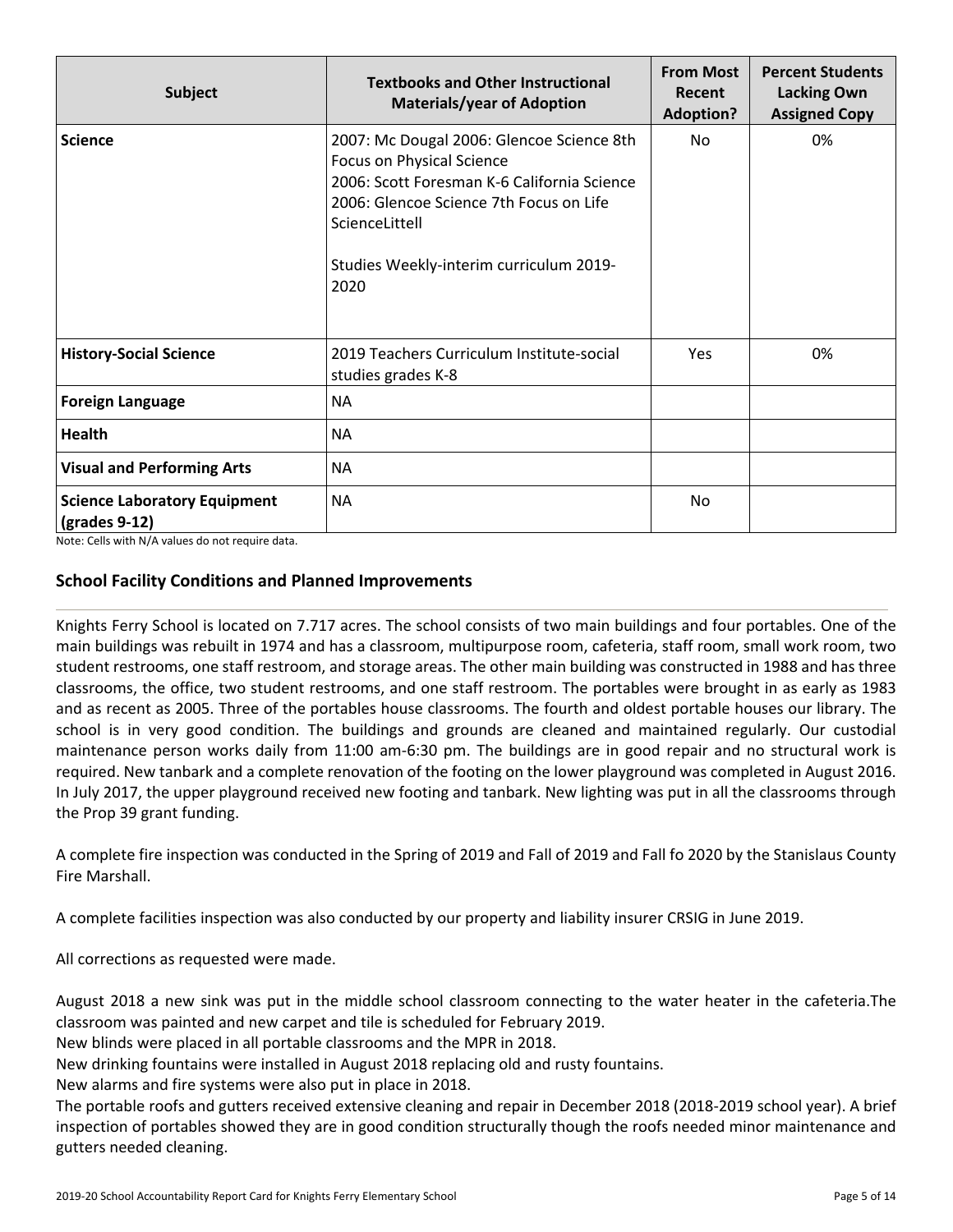Roof repairs were conducted on the main classroom building in 2019.

Repairs to the parking lot lights were made in 2019 and 2020.

New flooring was placed in the MPR in 2019 as well as new carpet in the middle school classroom in 2019.

Finished in August 2020 a conversion of a portable from a library-extra classroom to a complete classroom-sink and countertops added as well as water for the sink.

September 2020-all air filters in HVAC units were changed to a higher filtration rating from MERV 8 to MERV 13.

## **School Facility Good Repair Status**

Using the **most recently collected** FIT data (or equivalent), provide the following:

- Determination of repair status for systems listed
- Description of any needed maintenance to ensure good repair
- The year and month in which the data were collected
- The rate for each system inspected
- The overall rating

### **Year and month of the most recent FIT report:** 6/2019-school liability inspection

| <b>System Inspected</b>                                                     | <b>Rating</b> | <b>Repair Needed and Action Taken or Planned</b>                                                                                                                                                                                                                                                                                                                                                                       |
|-----------------------------------------------------------------------------|---------------|------------------------------------------------------------------------------------------------------------------------------------------------------------------------------------------------------------------------------------------------------------------------------------------------------------------------------------------------------------------------------------------------------------------------|
| <b>Systems: Gas Leaks,</b><br>Mechanical/HVAC, Sewer                        | Good          | HVAC system is inspected and serviced four<br>times per year; a new heat pump was put on<br>Portable 5 in 2018 completing Prop 39 work.<br>MERV 13 filters installed Fall 2020. The<br>septic system is cleaned yearly.                                                                                                                                                                                                |
| <b>Interior: Interior Surfaces</b>                                          | Good          | All building doors were painted by<br>volunteers during the summer of 2017. The<br>middle school classroom was painted in<br>August 2018. New carpets for the middle<br>school and new flooring in the cafeteria were<br>added in 2019.                                                                                                                                                                                |
| <b>Cleanliness: Overall Cleanliness,</b><br><b>Pest/ Vermin Infestation</b> | Good          | Two very large trees were trimmed in<br>December 2018; drought damaged trees<br>were removed in 2019; weed and tree<br>trimming near the road and on property was<br>conducted in June 2018; gopher abatement<br>is ongoing. Regular spraying for insect pests<br>is provided by Orkin. Classrooms and<br>restrooms are cleaned twice daily and hand<br>mobile hand sanitizers are available<br>throughout the school. |
| <b>Electrical: Electrical</b>                                               | Good          | Some minor repairs and projects related to<br>circuits and outdoor lighting were completed<br>prior to Dec 2016. Parking lot lights were<br>fixed in 2018. Some interior wiring was<br>repaired in August 2018. The parking lot<br>lights were repaired again in 2019.                                                                                                                                                 |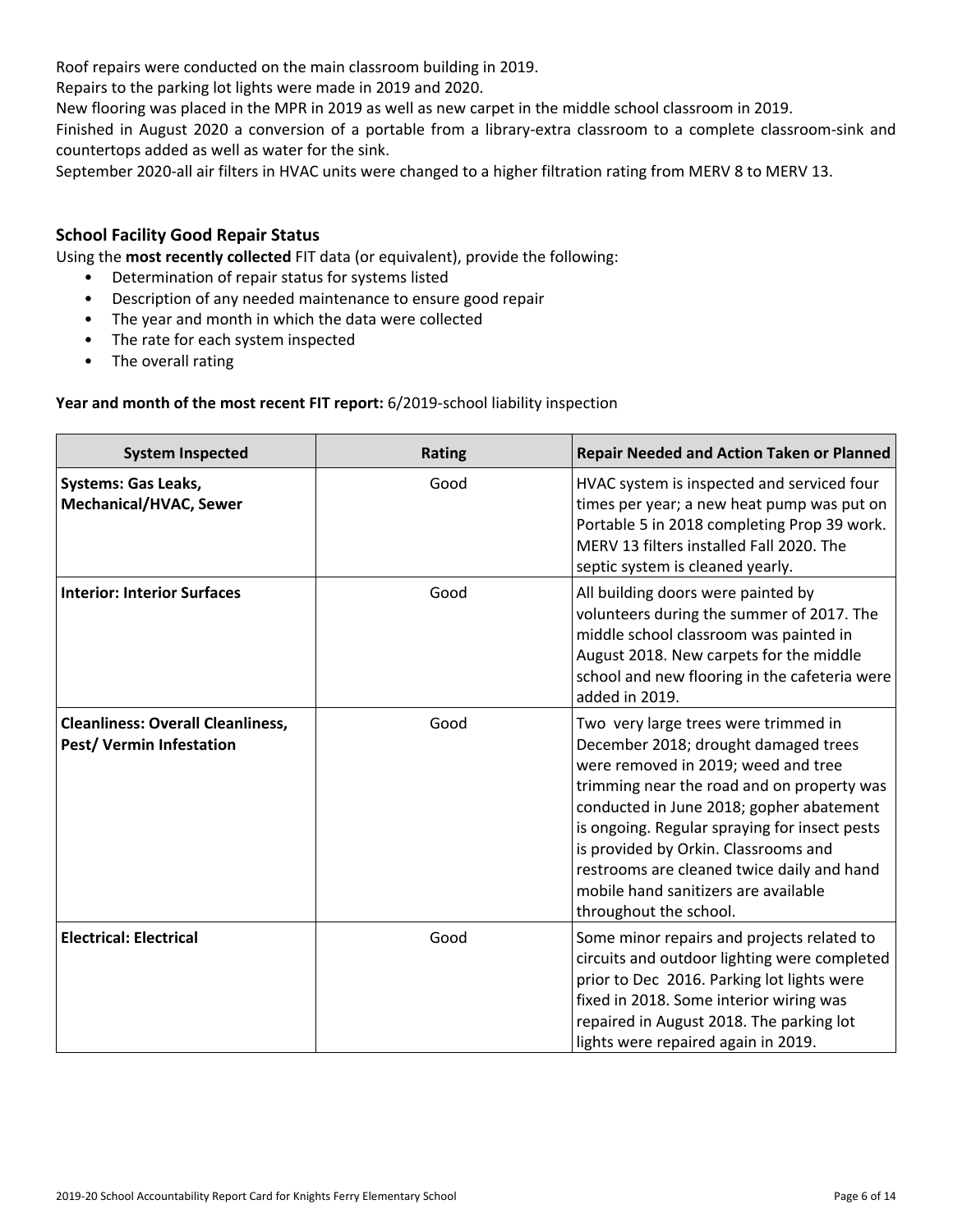| <b>System Inspected</b>                                                              | <b>Rating</b> | <b>Repair Needed and Action Taken or Planned</b>                                                                                                                                                                                                                                                                                                                                                                                                                                                                                                                                                                                                                                                                                                                                                                                                                                                                                                                                  |
|--------------------------------------------------------------------------------------|---------------|-----------------------------------------------------------------------------------------------------------------------------------------------------------------------------------------------------------------------------------------------------------------------------------------------------------------------------------------------------------------------------------------------------------------------------------------------------------------------------------------------------------------------------------------------------------------------------------------------------------------------------------------------------------------------------------------------------------------------------------------------------------------------------------------------------------------------------------------------------------------------------------------------------------------------------------------------------------------------------------|
| Restrooms/Fountains: Restrooms,<br><b>Sinks/ Fountains</b>                           | Good          | New drinking fountains were installed in<br>August 2018 replacing rusty-looking<br>fountains. New tile was put on the walls and<br>on the floor of the boys bathroom in the<br>MPR after a new sink was placed in the<br>middle school room. New faucets to reduce<br>leakage were placed in the bathrooms in<br>2019. A new sink and countertop was placed<br>in a portable 2020; and faucet handles were<br>changed for ease of use in 2020.                                                                                                                                                                                                                                                                                                                                                                                                                                                                                                                                    |
| <b>Safety: Fire Safety, Hazardous</b><br><b>Materials</b>                            | Good          | A completely new alarm system was put in<br>the spring of 2018; a new company was<br>chosen to provide fire and intruder safety.<br>The Fire Marshall inspection was completed<br>in the spring of 2018 and the fall of 2019 and<br>2020; all required changes were made;<br>changes needed were minimal such as MSDS<br>sheets and inspection of the one sprinkler<br>system. In 2019, a monitor for the closed<br>circuit campus TV's was placed in the office<br>to be visible to office administration at all<br>times.                                                                                                                                                                                                                                                                                                                                                                                                                                                       |
| <b>Structural: Structural Damage,</b><br><b>Roofs</b>                                | Good          | There is no structural damage to the<br>buildings at this time; minor roof repairs are<br>needed. The portable roofs were given<br>routine maintenance in December 2018. The<br>large antenae was removed from the<br>office/classroom building and minor roof<br>repairs were conducted.                                                                                                                                                                                                                                                                                                                                                                                                                                                                                                                                                                                                                                                                                         |
| <b>External: Playground/School</b><br>Grounds, Windows/<br><b>Doors/Gates/Fences</b> | Good          | New tanbark was added to a reconstructed<br>footing on the lower playground and on the<br>upper playground in July 2017. New blinds<br>are being placed in the MRP and all other<br>classrooms. New "panic" or push-bar gates<br>were added in three places on the fence and<br>a privacy fence was put in place next to a<br>neighboring residence (completed in<br>the 2018-2019 school year but initiated in<br>June 2017-2018). Repairs to the playground<br>structure as required by the insurance<br>liability report were made. New flooring was<br>placed in the MPR and middle school<br>classroom. Rain collection systems will be<br>installed to keep rain from off the MPR roof<br>from running into the neighbor's yard and<br>rain gutters will also be installed near the<br>fence to divert any escaping water. Painting<br>of the portables may need to be considered<br>for 2021-2022 as well as refreshing the<br>tanbark in the playgrounds for maintenance. |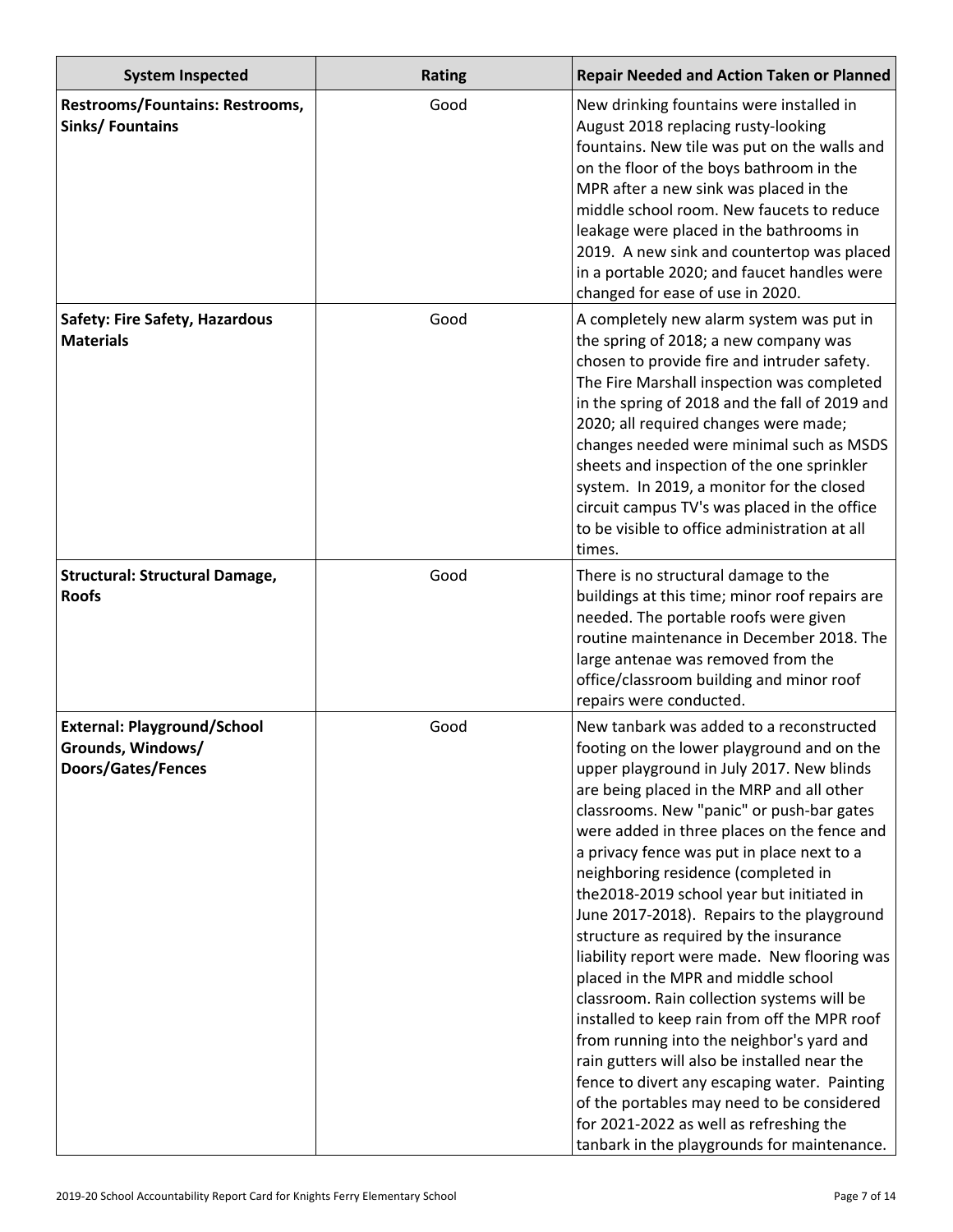| System Inspected      | <b>Rating</b> | <b>Repair Needed and Action Taken or Planned</b> |
|-----------------------|---------------|--------------------------------------------------|
| <b>Overall Rating</b> | Good          |                                                  |

# **B. Pupil Outcomes**

## **State Priority: Pupil Achievement**

The SARC provides the following information relevant to the State priority: Pupil Achievement (Priority 4):

- **Statewide assessments** (i.e., California Assessment of Student Performance and Progress [CAASPP] System, which includes the Smarter Balanced Summative Assessments for students in the general education population and the California Alternate Assessments [CAAs] for English language arts/literacy [ELA] and mathematics given in grades three through eight and grade eleven. Only eligible students may participate in the administration of the CAAs. CAAs items are aligned with alternate achievement standards, which are linked with the Common Core State Standards [CCSS] for students with the most significant cognitive disabilities); and
- The percentage of students who have successfully completed courses that satisfy the requirements for entrance to the University of California and the California State University, or career technical education sequences or programs of study.

# **CAASPP Test Results in ELA and Mathematics for All Students Grades Three through Eight and Grade Eleven**

### **Percentage of Students Meeting or Exceeding the State Standard**

| <b>Subject</b>                                                             | <b>School</b><br>2018-19 | <b>School</b><br>2019-20 | <b>District</b><br>2018-19 | <b>District</b><br>2019-20 | <b>State</b><br>2018-19 | <b>State</b><br>2019-20 |
|----------------------------------------------------------------------------|--------------------------|--------------------------|----------------------------|----------------------------|-------------------------|-------------------------|
| <b>English Language Arts/Literacy</b><br>$\frac{1}{2}$ (grades 3-8 and 11) | 51                       | N/A                      | 51                         | N/A                        | 50                      | N/A                     |
| <b>Mathematics</b><br>$\frac{1}{2}$ (grades 3-8 and 11)                    | 52                       | N/A                      | 52                         | N/A                        | 39                      | N/A                     |

Note: Cells with N/A values do not require data.

Note: The 2019-2020 data are not available. Due to the COVID-19 pandemic, Executive Order N-30-20 was issued which waived the requirement for statewide testing for the 2019-2020 school year.

Note: Percentages are not calculated when the number of students tested is ten or less, either because the number of students in this category is too small for statistical accuracy or to protect student privacy.

Note: ELA and mathematics test results include the Smarter Balanced Summative Assessment and the CAA. The "Percent Met or Exceeded" is calculated by taking the total number of students who met or exceeded the standard on the Smarter Balanced Summative Assessment plus the total number of students who met the standard (i.e., achieved Level 3-Alternate) on the CAAs divided by the total number of students who participated in both assessments.

# **CAASPP Test Results in ELA by Student Group Grades Three through Eight and Grade Eleven (School Year 2019-2020)**

| <b>Student Group</b>             | <b>Total</b><br><b>Enrollment</b> | <b>Number</b><br><b>Tested</b> | Percent<br><b>Tested</b> | Percent<br><b>Not</b><br><b>Tested</b> | Percent<br>Met or<br><b>Exceeded</b> |
|----------------------------------|-----------------------------------|--------------------------------|--------------------------|----------------------------------------|--------------------------------------|
| <b>All Students</b>              | N/A                               | N/A                            | N/A                      | N/A                                    | N/A                                  |
| <b>Male</b>                      | N/A                               | N/A                            | N/A                      | N/A                                    | N/A                                  |
| Female                           | N/A                               | N/A                            | N/A                      | N/A                                    | N/A                                  |
| <b>Black or African American</b> | N/A                               | N/A                            | N/A                      | N/A                                    | N/A                                  |
| American Indian or Alaska Native | N/A                               | N/A                            | N/A                      | N/A                                    | N/A                                  |
| Asian                            | N/A                               | N/A                            | N/A                      | N/A                                    | N/A                                  |
| <b>Filipino</b>                  | N/A                               | N/A                            | N/A                      | N/A                                    | N/A                                  |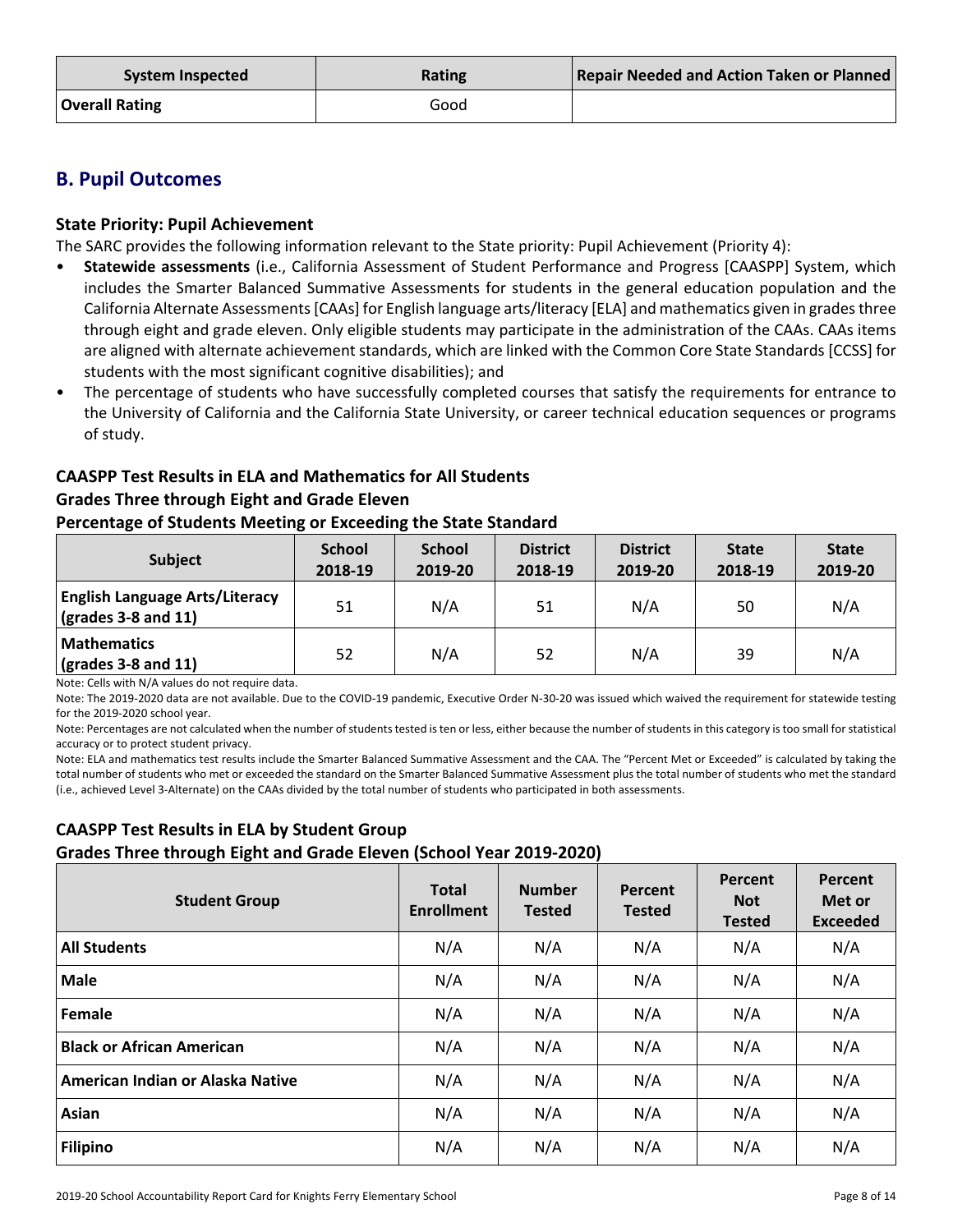| <b>Student Group</b>                                 | <b>Total</b><br><b>Enrollment</b> | <b>Number</b><br><b>Tested</b> | Percent<br><b>Tested</b> | Percent<br><b>Not</b><br><b>Tested</b> | <b>Percent</b><br>Met or<br><b>Exceeded</b> |
|------------------------------------------------------|-----------------------------------|--------------------------------|--------------------------|----------------------------------------|---------------------------------------------|
| <b>Hispanic or Latino</b>                            | N/A                               | N/A                            | N/A                      | N/A                                    | N/A                                         |
| <b>Native Hawaiian or Pacific Islander</b>           | N/A                               | N/A                            | N/A                      | N/A                                    | N/A                                         |
| White                                                | N/A                               | N/A                            | N/A                      | N/A                                    | N/A                                         |
| <b>Two or More Races</b>                             | N/A                               | N/A                            | N/A                      | N/A                                    | N/A                                         |
| <b>Socioeconomically Disadvantaged</b>               | N/A                               | N/A                            | N/A                      | N/A                                    | N/A                                         |
| <b>English Learners</b>                              | N/A                               | N/A                            | N/A                      | N/A                                    | N/A                                         |
| <b>Students with Disabilities</b>                    | N/A                               | N/A                            | N/A                      | N/A                                    | N/A                                         |
| <b>Students Receiving Migrant Education Services</b> | N/A                               | N/A                            | N/A                      | N/A                                    | N/A                                         |
| <b>Foster Youth</b>                                  | N/A                               | N/A                            | N/A                      | N/A                                    | N/A                                         |
| <b>Homeless</b>                                      | N/A                               | N/A                            | N/A                      | N/A                                    | N/A                                         |

Note: Cells with N/A values do not require data.

Note: The 2019-2020 data are not available. Due to the COVID-19 pandemic, Executive Order N-30-20 was issued which waived the requirement for statewide testing for the 2019-2020 school year.

# **CAASPP Test Results in Mathematics by Student Group Grades Three through Eight and Grade Eleven (School Year 2019-2020)**

| <b>Student Group</b>                                 | <b>Total</b><br><b>Enrollment</b> | <b>Number</b><br><b>Tested</b> | <b>Percent</b><br><b>Tested</b> | Percent<br><b>Not</b><br><b>Tested</b> | Percent<br>Met or<br><b>Exceeded</b> |
|------------------------------------------------------|-----------------------------------|--------------------------------|---------------------------------|----------------------------------------|--------------------------------------|
| <b>All Students</b>                                  | N/A                               | N/A                            | N/A                             | N/A                                    | N/A                                  |
| <b>Male</b>                                          | N/A                               | N/A                            | N/A                             | N/A                                    | N/A                                  |
| Female                                               | N/A                               | N/A                            | N/A                             | N/A                                    | N/A                                  |
| <b>Black or African American</b>                     | N/A                               | N/A                            | N/A                             | N/A                                    | N/A                                  |
| American Indian or Alaska Native                     | N/A                               | N/A                            | N/A                             | N/A                                    | N/A                                  |
| Asian                                                | N/A                               | N/A                            | N/A                             | N/A                                    | N/A                                  |
| <b>Filipino</b>                                      | N/A                               | N/A                            | N/A                             | N/A                                    | N/A                                  |
| <b>Hispanic or Latino</b>                            | N/A                               | N/A                            | N/A                             | N/A                                    | N/A                                  |
| <b>Native Hawaiian or Pacific Islander</b>           | N/A                               | N/A                            | N/A                             | N/A                                    | N/A                                  |
| White                                                | N/A                               | N/A                            | N/A                             | N/A                                    | N/A                                  |
| <b>Two or More Races</b>                             | N/A                               | N/A                            | N/A                             | N/A                                    | N/A                                  |
| <b>Socioeconomically Disadvantaged</b>               | N/A                               | N/A                            | N/A                             | N/A                                    | N/A                                  |
| <b>English Learners</b>                              | N/A                               | N/A                            | N/A                             | N/A                                    | N/A                                  |
| <b>Students with Disabilities</b>                    | N/A                               | N/A                            | N/A                             | N/A                                    | N/A                                  |
| <b>Students Receiving Migrant Education Services</b> | N/A                               | N/A                            | N/A                             | N/A                                    | N/A                                  |
| <b>Foster Youth</b>                                  | N/A                               | N/A                            | N/A                             | N/A                                    | N/A                                  |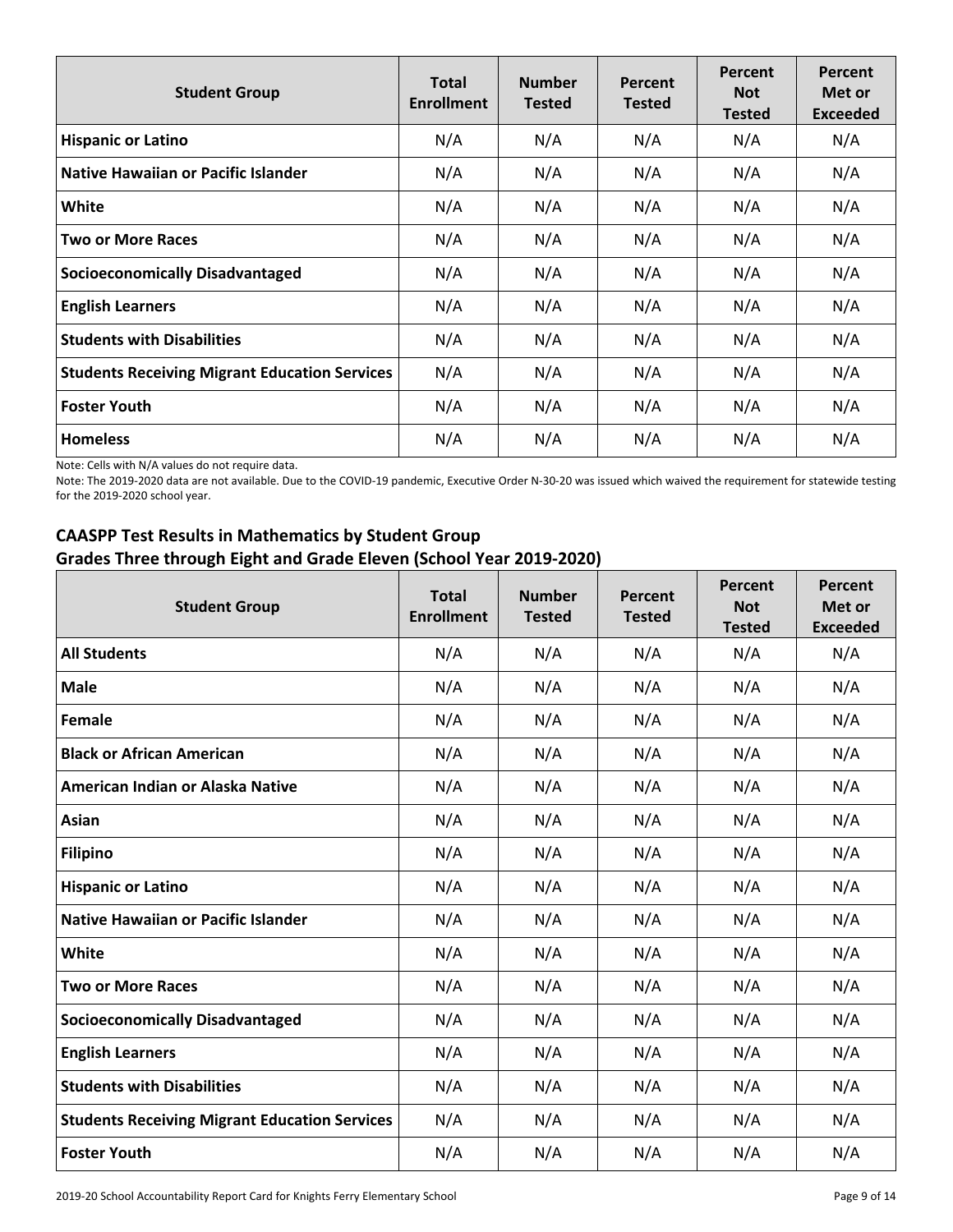| <b>Student Group</b> | <b>Total</b><br><b>Enrollment</b> | <b>Number</b><br><b>Tested</b> | <b>Percent</b><br><b>Tested</b> | Percent<br><b>Not</b><br><b>Tested</b> | Percent<br>Met or<br><b>Exceeded</b> |
|----------------------|-----------------------------------|--------------------------------|---------------------------------|----------------------------------------|--------------------------------------|
| <b>Homeless</b>      | N/A                               | N/A                            | N/A                             | N/A                                    | N/A                                  |

Note: Cells with N/A values do not require data.

Note: The 2019-2020 data are not available. Due to the COVID-19 pandemic, Executive Order N-30-20 was issued which waived the requirement for statewide testing for the 2019-2020 school year.

# **CAASPP Test Results in Science for All Students Grades Five, Eight, and High School**

#### **Percentage of Students Meeting or Exceeding the State Standard**

| <b>Subject</b>                        | <b>School</b> | <b>School</b> | <b>District</b> | <b>District</b> | <b>State</b> | <b>State</b> |
|---------------------------------------|---------------|---------------|-----------------|-----------------|--------------|--------------|
|                                       | 2018-19       | 2019-20       | 2018-19         | 2019-20         | 2018-19      | 2019-20      |
| Science (grades 5, 8 and high school) | 19            | N/A           | 19              | N/A             | 30           | N/A          |

Note: Cells with N/A values do not require data.

Note: The 2019-2020 data are not available. Due to the COVID-19 pandemic, Executive Order N-30-20 was issued which waived the requirement for statewide testing for the 2019-2020 school year.

Note: The new California Science Test (CAST) was first administered operationally in the 2018-2019 school year.

### **State Priority: Other Pupil Outcomes**

The SARC provides the following information relevant to the State priority: Other Pupil Outcomes (Priority 8):

Pupil outcomes in the subject areas of physical education.

### **California Physical Fitness Test Results (School Year 2019-2020)**

| <b>Grade Level</b> | <b>Percentage of Students</b><br><b>Meeting Four of Six</b><br><b>Fitness Standards</b> | <b>Percentage of Students</b><br><b>Meeting Five of Six</b><br><b>Fitness Standards</b> | <b>Percentage of Students</b><br><b>Meeting Six of Six</b><br><b>Fitness Standards</b> |  |  |
|--------------------|-----------------------------------------------------------------------------------------|-----------------------------------------------------------------------------------------|----------------------------------------------------------------------------------------|--|--|
|                    | N/A                                                                                     | N/A                                                                                     | N/A                                                                                    |  |  |
|                    | N/A                                                                                     | N/A                                                                                     | N/A                                                                                    |  |  |
|                    | N/A                                                                                     | N/A                                                                                     | N/A                                                                                    |  |  |

Note: Cells with N/A values do not require data.

Note: The 2019–2020 data are not available. Due to the COVID-19 pandemic, Executive Order N-56-20 was issued which waived the requirement to administer the physical fitness performance test for the 2019–2020 school year.

# **C. Engagement**

### **State Priority: Parental Involvement**

The SARC provides the following information relevant to the State priority: Parental Involvement (Priority 3):

• Efforts the school district makes to seek parent input in making decisions for the school district and each school site

### **Opportunities for Parental Involvement (School Year 2020-2021)**

Knights Ferry School has a very active parent club.Contact Person Name: Brandy Mangante, president may be reached at (209)881-3382

Parents have been instrumental in creating, organizing and operating a very successful Agriculture Day in May 2019. The Parent Teacher Club continues to raise large amounts of money which are used to offset funding of high tech purchases such as interactive panels and Chromebooks as well as provide enrichment such has an art teacher, and all field trips. For the 2020-2021 school year the Parent Club funded the start up of the KFS School Farm.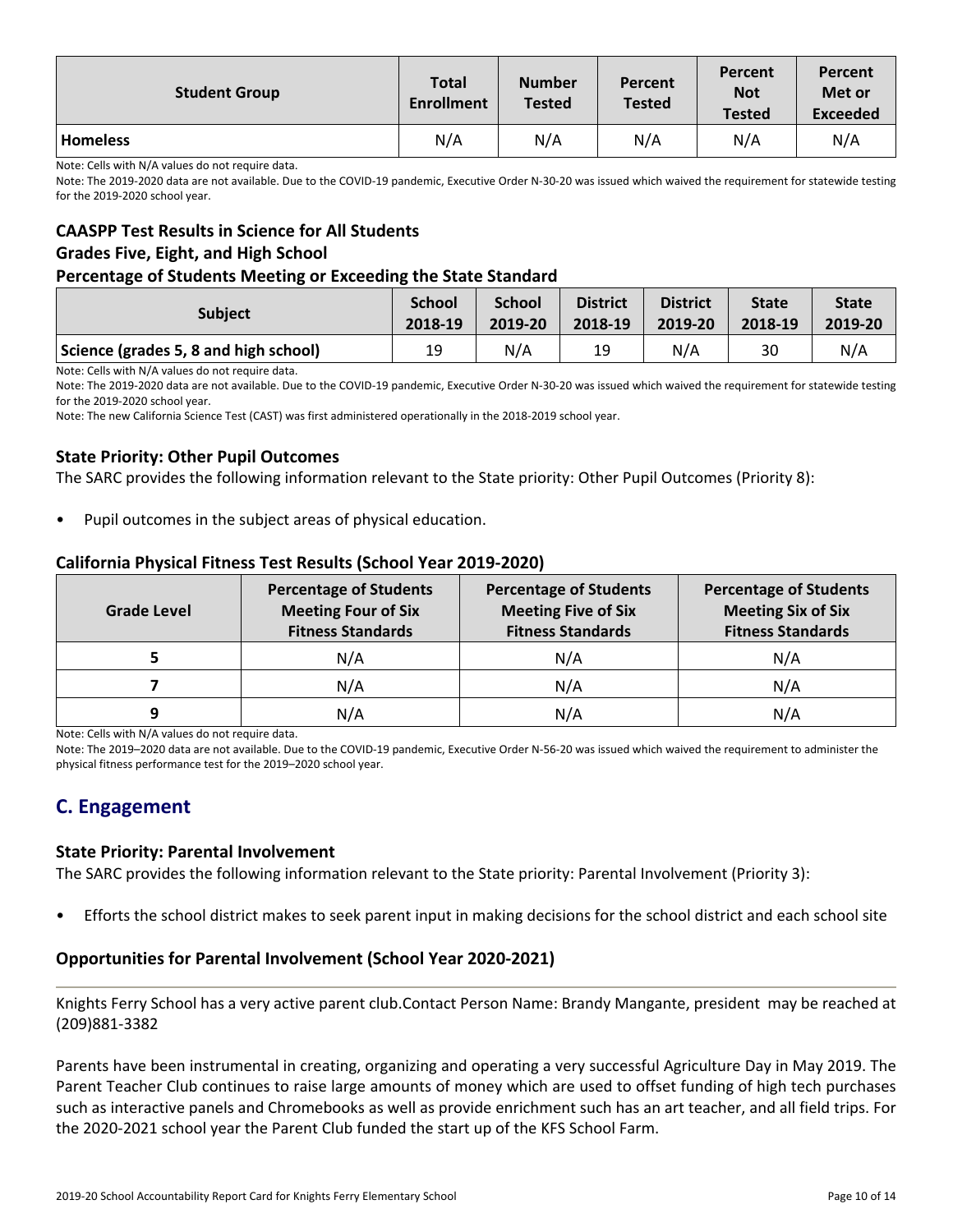A School Site Council was formed to plan Title I expenditures for the 2018-2019 and 2019-2020 school years. This year KFS received \$15,000 through Title I and another \$10,000 from Title IV. There was no School Site Council in 2017-2018 or in the past previous four years. School Site Council planned for the expenditure of federal dollars that provided academic and social emotional supplemental support.

Parents continue to volunteer outside of classrooms during the pandemic. Parents have volunteered to help and organize our place based education KFS Farm project including planning and actual work such as putting in fencing and planned assisting with animal care. In ordinary years parents and community members assist with a variety of activities including our annual Halloween parade and talent shows. Parents also bring their special skills to the classroom and after-school clubs providing enrichment such as, Spanish language instruction, dairy production and art lessons. Parents regularly volunteer in the classrooms as well, assisting teachers with a variety of tasks. Our parent support is integral to the many enrichment activities including sports and field trips. Parents are welcomed and encouraged to participate at whatever level they are able.

# **State Priority: School Climate**

The SARC provides the following information relevant to the State priority: School Climate (Priority 6):

- Pupil suspension rates;
- Pupil expulsion rates; and
- Other local measures on the sense of safety.

## **Suspensions and Expulsions**

### **(data collected between July through June, each full school year respectively)**

| Rate               | <b>School</b><br>2017-18 | <b>School</b><br>2018-19 | <b>District</b><br>2017-18 | <b>District</b><br>2018-19 | <b>State</b><br>2017-18 | <b>State</b><br>2018-19 |
|--------------------|--------------------------|--------------------------|----------------------------|----------------------------|-------------------------|-------------------------|
| <b>Suspensions</b> | 0.6                      | 2.5                      | 0.6                        | 2.5                        | 3.5                     | 3.5                     |
| <b>Expulsions</b>  | 0.0                      | 0.0                      | 0.0                        | 0.0                        | 0.1                     | 0.1                     |

# **Suspensions and Expulsions for School Year 2019-2020 Only (data collected between July through February, partial school year due to the COVID-19 pandemic)**

| Rate               | <b>School</b><br>2019-20 | <b>District</b><br>2019-20 | <b>State</b><br>2019-20 |  |
|--------------------|--------------------------|----------------------------|-------------------------|--|
| <b>Suspensions</b> |                          |                            | 2.5                     |  |
| <b>Expulsions</b>  |                          |                            | 0.1                     |  |

Note: The 2019-2020 suspensions and expulsions rate data are not comparable to prior year data because the 2019-2020 school year is a partial school year due to the COVID-19 crisis. As such, it would be inappropriate to make any comparisons in rates of suspensions and expulsions in the 2019-2020 school year compared to prior years.

## **School Safety Plan (School Year 2020-2021)**

The comprehensive School Safety Plan includes: 1) a FEMA-recommended Hazard Mitigation Plan (in cooperation with Stanislaus County), 2) a Campus Emergency Procedures Plan, 3) a Safety Committee-developed School Safety Plan. The plan also includes an off-campus evacuation procedure. The School Safety Plan can be viewed at the school office or online at www.knightsferryesd.org

School Discipline Practices: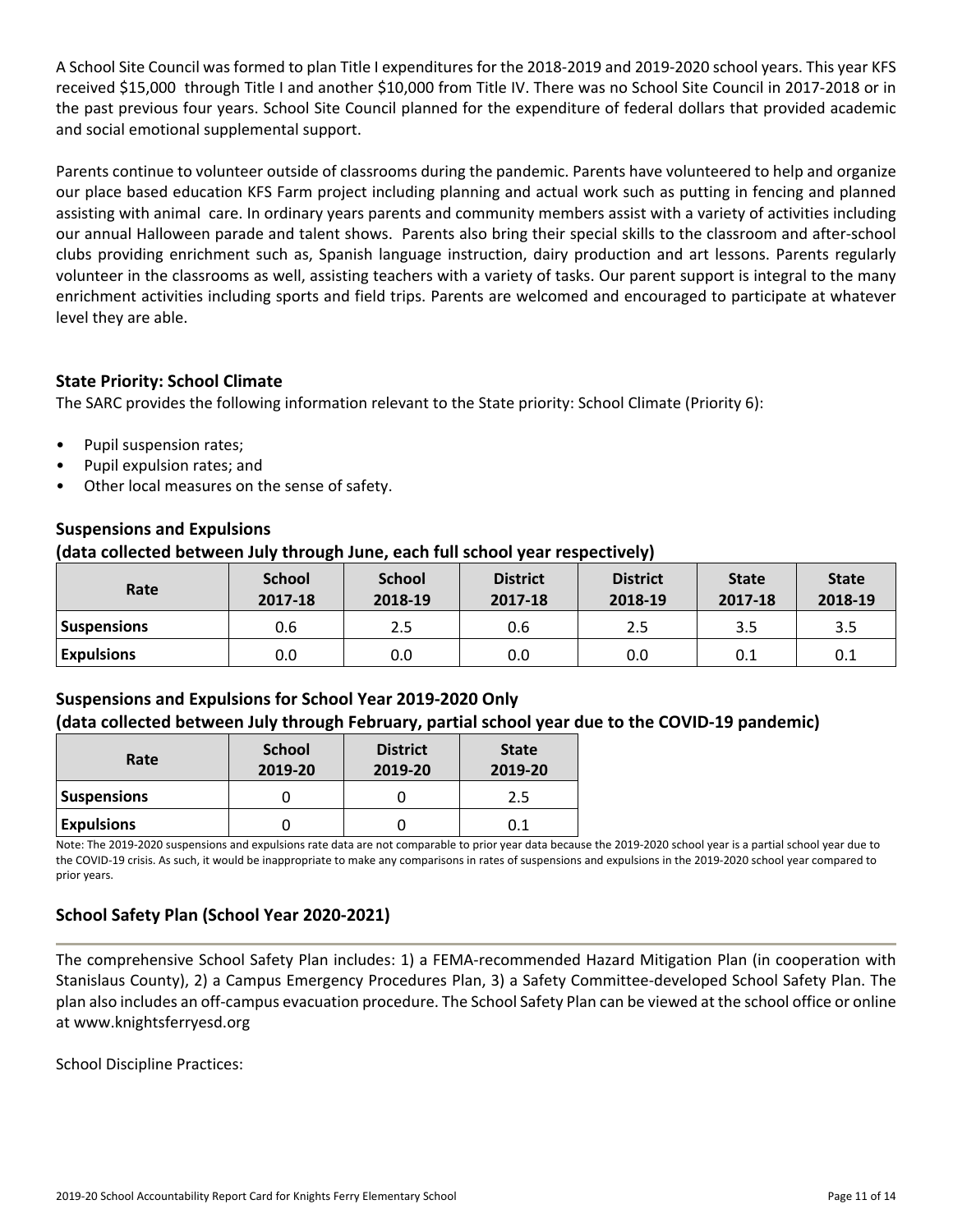The Knights Ferry Elementary School District has made a commitment to the implementation of Positive Behavior Intervention and Supports and developed the first steps of this transforation in June 2019. Training with the Stanislaus County Office of Education began in August 2019. New, school-wide procedures were developed and implemented in all classrooms. At this time during the Pandemic, we continue to use positive behavior supports. All teachers use positive methods for behavior in their classroom and we continue to recognize individual students for demonstrating the following traits: Respect Attitude Ownership Responsibility and Safety.

We had zero suspensions and zero expulsions from August 12 through March 19 of the 2019-2020 school year. We left school March 19, 2020. We continue to have ZERO suspensions from August through December 2020. We have had no office referrals this year, and five office referrals from August 2019 through March 2020.

Our School Safety Plan last reviewed by Officer Mark Frink, Stanislaus County Sheriff's Office, and Mr. Louie Morua of Stanislaus Consolidated Fire (retired) in February 2020 : October 2015-administration attended a School Safety Plan training; November 2017 Administration took FEMA online courses for certification including active shooter and ICS response. The current plan was approved in March 2020 and will be reviewed and revised for the current school year.

Active shooter drills are held yearly.

# **D. Other SARC Information**

The information in this section is required to be in the SARC but is not included in the state priorities for LCFF.

| Grade<br>Level | Average<br><b>Class</b><br><b>Size</b> | # of<br><b>Size</b><br>$1 - 20$ | # of<br> Classes* Classes* Classes* <br><b>Size</b><br>$21 - 32$ | # of<br><b>Size</b><br>$33+$ | <b>Average</b><br><b>Class</b><br><b>Size</b> | # of<br> Classes* Classes* Classes* <br><b>Size</b><br>$1 - 20$ | # of<br><b>Size</b><br>$21 - 32$ | # of<br><b>Size</b><br>$33+$ | Average<br><b>Class</b><br><b>Size</b> | # of<br><b>Size</b><br>$1 - 20$ | # of<br><b>Size</b><br>$21 - 32$ | 2017-18  2017-18  2017-18  2017-18  2018-19  2018-19  2018-19  2018-19  2019-20  2019-20  2019-20  2019-20 <br># of<br> Classes* Classes* Classes*<br><b>Size</b><br>$33+$ |
|----------------|----------------------------------------|---------------------------------|------------------------------------------------------------------|------------------------------|-----------------------------------------------|-----------------------------------------------------------------|----------------------------------|------------------------------|----------------------------------------|---------------------------------|----------------------------------|----------------------------------------------------------------------------------------------------------------------------------------------------------------------------|
| К              | 26                                     |                                 | 1                                                                |                              | 23                                            |                                                                 | 1                                |                              | 20                                     | 1                               |                                  |                                                                                                                                                                            |
| 1              | 20                                     | 1                               |                                                                  |                              | 20                                            | 1                                                               |                                  |                              | 22                                     |                                 |                                  |                                                                                                                                                                            |
| $\overline{2}$ | 22                                     |                                 | 1                                                                |                              | 22                                            |                                                                 | 1                                |                              | 22                                     |                                 |                                  |                                                                                                                                                                            |
| 3              |                                        |                                 |                                                                  |                              | 22                                            |                                                                 | 1                                |                              | 20                                     | 1                               |                                  |                                                                                                                                                                            |
| $\overline{a}$ | 25                                     |                                 | $\mathbf{1}$                                                     |                              | 14                                            | 1                                                               |                                  |                              | 22                                     |                                 |                                  |                                                                                                                                                                            |
| 5              |                                        |                                 |                                                                  |                              |                                               |                                                                 |                                  |                              | 15                                     | $\mathbf{1}$                    |                                  |                                                                                                                                                                            |
| 6              | 25                                     |                                 |                                                                  |                              | 24                                            |                                                                 | 6                                |                              | 12                                     | 1                               |                                  |                                                                                                                                                                            |

### **Average Class Size and Class Size Distribution (Elementary)**

\*Number of classes indicates how many classes fall into each size category (a range of total students per class).

\*\* "Other" category is for multi-grade level classes.

## **Ratio of Pupils to Academic Counselor (School Year 2019-2020)**

| <b>TELL</b><br>ᅚᄕ    | Ratio |
|----------------------|-------|
| Academic Counselors* |       |

\*One full time equivalent (FTE) equals one staff member working full time; one FTE could also represent two staff members who each work 50 percent of full time.

## **Student Support Services Staff (School Year 2019-2020)**

| <b>Title</b>                                                         | Number of FTE*<br><b>Assigned to School</b> |
|----------------------------------------------------------------------|---------------------------------------------|
| <b>Counselor (Academic, Social/Behavioral or Career Development)</b> |                                             |
| Library Media Teacher (Librarian)                                    |                                             |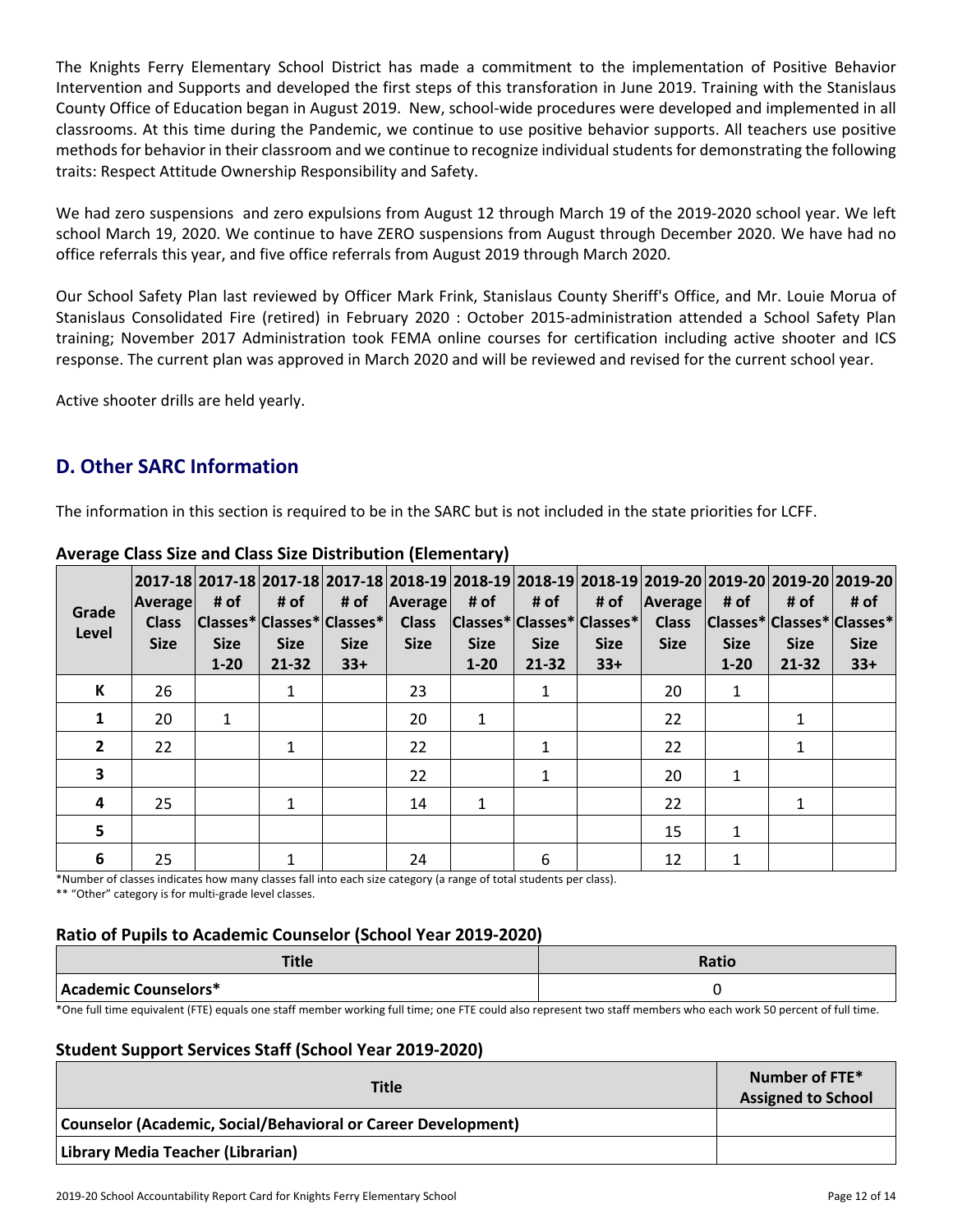| <b>Title</b>                                    | Number of FTE*<br><b>Assigned to School</b> |
|-------------------------------------------------|---------------------------------------------|
| Library Media Services Staff (Paraprofessional) |                                             |
| Psychologist                                    |                                             |
| <b>Social Worker</b>                            |                                             |
| <b>Nurse</b>                                    |                                             |
| <b>Speech/Language/Hearing Specialist</b>       |                                             |
| <b>Resource Specialist (non-teaching)</b>       |                                             |
| <b>Other</b>                                    |                                             |

\*One Full Time Equivalent (FTE) equals one staff member working full time; one FTE could also represent two staff members who each work 50 percent of full time.

#### **Expenditures Per Pupil and School Site Teacher Salaries (Fiscal Year 2018-2019)**

| Level                                                | <b>Total</b><br><b>Expenditures</b><br><b>Per Pupil</b> | <b>Expenditures</b><br><b>Per Pupil</b><br>(Restricted) | <b>Expenditures</b><br><b>Per Pupil</b><br>(Unrestricted) | Average<br><b>Teacher</b><br><b>Salary</b> |
|------------------------------------------------------|---------------------------------------------------------|---------------------------------------------------------|-----------------------------------------------------------|--------------------------------------------|
| <b>School Site</b>                                   | 11,973.3                                                | 1982.97                                                 | 9990.33                                                   | 52,792.60                                  |
| <b>District</b>                                      | N/A                                                     | N/A                                                     | 9990.33                                                   | \$52,792.60                                |
| <b>Percent Difference - School Site and District</b> | N/A                                                     | N/A                                                     | 0.0                                                       | 0.0                                        |
| <b>State</b>                                         | N/A                                                     | N/A                                                     | \$7,750                                                   | \$71,448                                   |
| <b>Percent Difference - School Site and State</b>    | N/A                                                     | N/A                                                     | 25.3                                                      | $-30.0$                                    |

Note: Cells with N/A values do not require data.

#### **Types of Services Funded (Fiscal Year 2019-2020)**

Federally Funded Programs-- Academic Interventions are available through Innovative Education (Federal);Title I and Title II; Small Rural Schools Achievement Grant; and Special Education.

The District received a \$15,000 apportionment for Title I activities in the 2018-2019 school year.

State Funded Programs -- Lottery; Lottery Instructional; and Professional Development Block Grant.; the Educator Effectiveness fund for specific staff development for certificated staff only was utilized in 2015-16; 2016-17 for teacher and administrator professional development.

#### **Teacher and Administrative Salaries (Fiscal Year 2018-2019)**

| Category                                     | <b>District</b><br>Amount | <b>State Average</b><br><b>For Districts</b><br><b>In Same Category</b> |
|----------------------------------------------|---------------------------|-------------------------------------------------------------------------|
| <b>Beginning Teacher Salary</b>              | \$42,062                  | \$46,965                                                                |
| <b>Mid-Range Teacher Salary</b>              | \$55,528                  | \$67,638                                                                |
| <b>Highest Teacher Salary</b>                | \$88,086                  | \$88,785                                                                |
| <b>Average Principal Salary (Elementary)</b> |                           | \$112,524                                                               |
| <b>Average Principal Salary (Middle)</b>     |                           | \$117,471                                                               |
| <b>Average Principal Salary (High)</b>       |                           |                                                                         |
| <b>Superintendent Salary</b>                 | \$114,474                 | \$128,853                                                               |